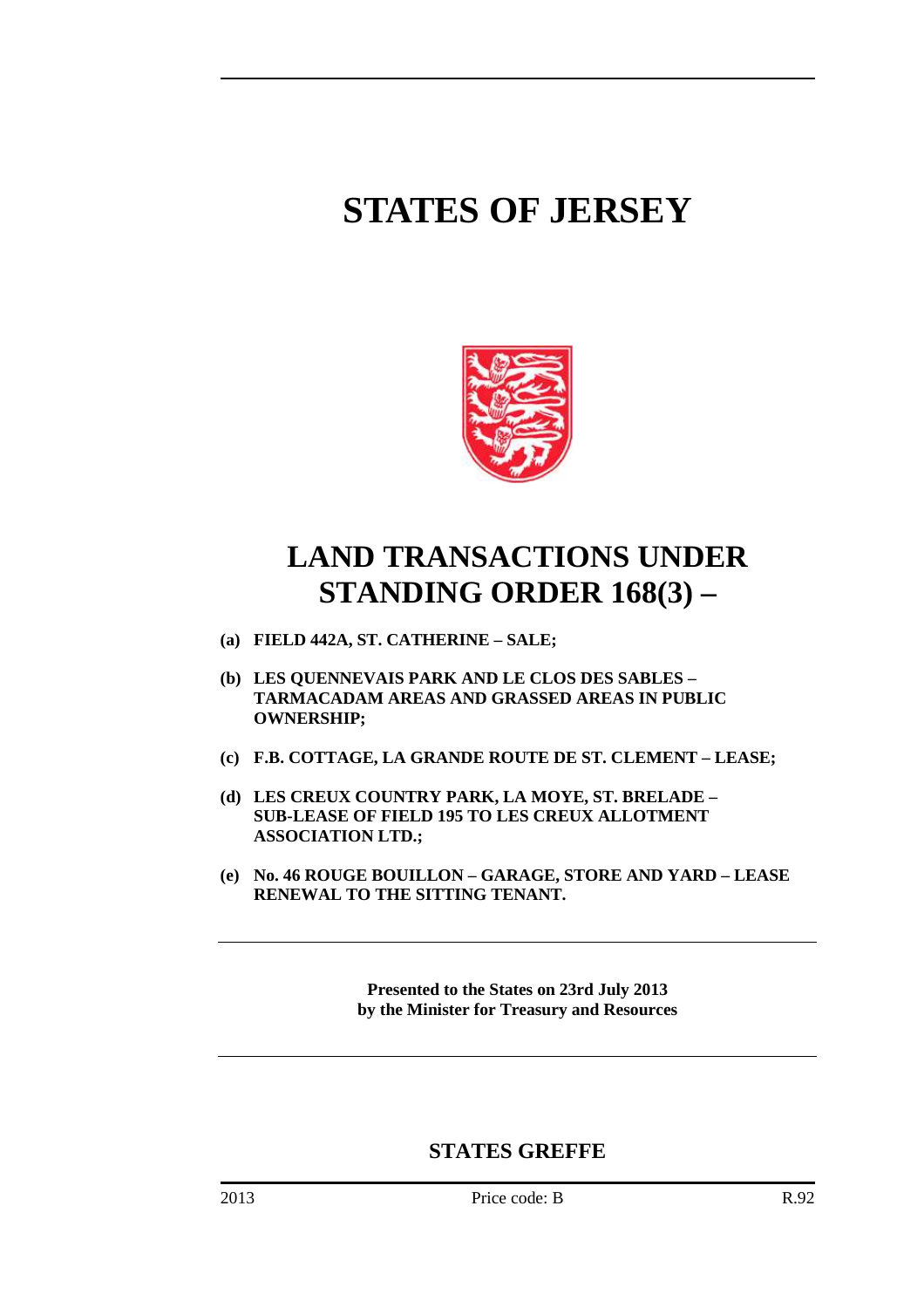#### **REPORT**

**Decision(s):** Under Standing Order 168(3) the Minister for Treasury and Resources hereby notifies the States that he has accepted the recommendation of the Property Holdings Department to agree to the following –

#### **(a) Land transaction –**

- (1) To approve the sale of Field 442A, St. Catherine.
- (2) To confirm the above decision after giving the States 15 working days' notice of the transaction, and to cause the transaction to be completed.

 After the expiry of 15 days following presentation to the States the transaction may be concluded.

 *(Drawing attached at Appendix 1.)* 

 *Further information on this decision can be found on www.gov.je under Ministerial Decisions/Treasury and Resources/Property Holdings (reference MD-PH-2013-0112).* 

#### **(b) Land transaction –**

- (1) To undertake a contract to  $-$ 
	- (i) resurface the tarmacadam areas at Les Quennevais Park/Le Clos des Sables, as set out in the schedule under Appendix A and Drawing No. 848/03A of the report accompanying this Ministerial Decision [MD-PH-2013-0113], and
	- (ii) complete the extension of a tarmacadam access-way adjacent to 144 to 152 Les Quennevais Park, as shown on Drawing No. 756/03, the contract being subject to competitive tender, to establish a fixed price for the work.
- (2) To transfer, in principle, the ownership of the publicly-owned tarmacadam areas and grassed areas at Les Quennevais Park/Le Clos des Sables, as shown on Drawing No. 848/02C, the transfer being for nil consideration and subject to the satisfactory completion of the contract referred to under paragraph (1) above, and with each side to meet their own costs in passing contract through the Royal Court.
- (3) To notify the States of his decision under paragraph (2) above for a period of 15 working days in accordance with the provisions of Standing Order 168.
- (4) Subject to the above paragraphs (2) and (3), to request the Parish of St. Brelade to call an Assembly to decide whether it agrees to take ownership of the publicly-owned tarmacadam areas and grassed areas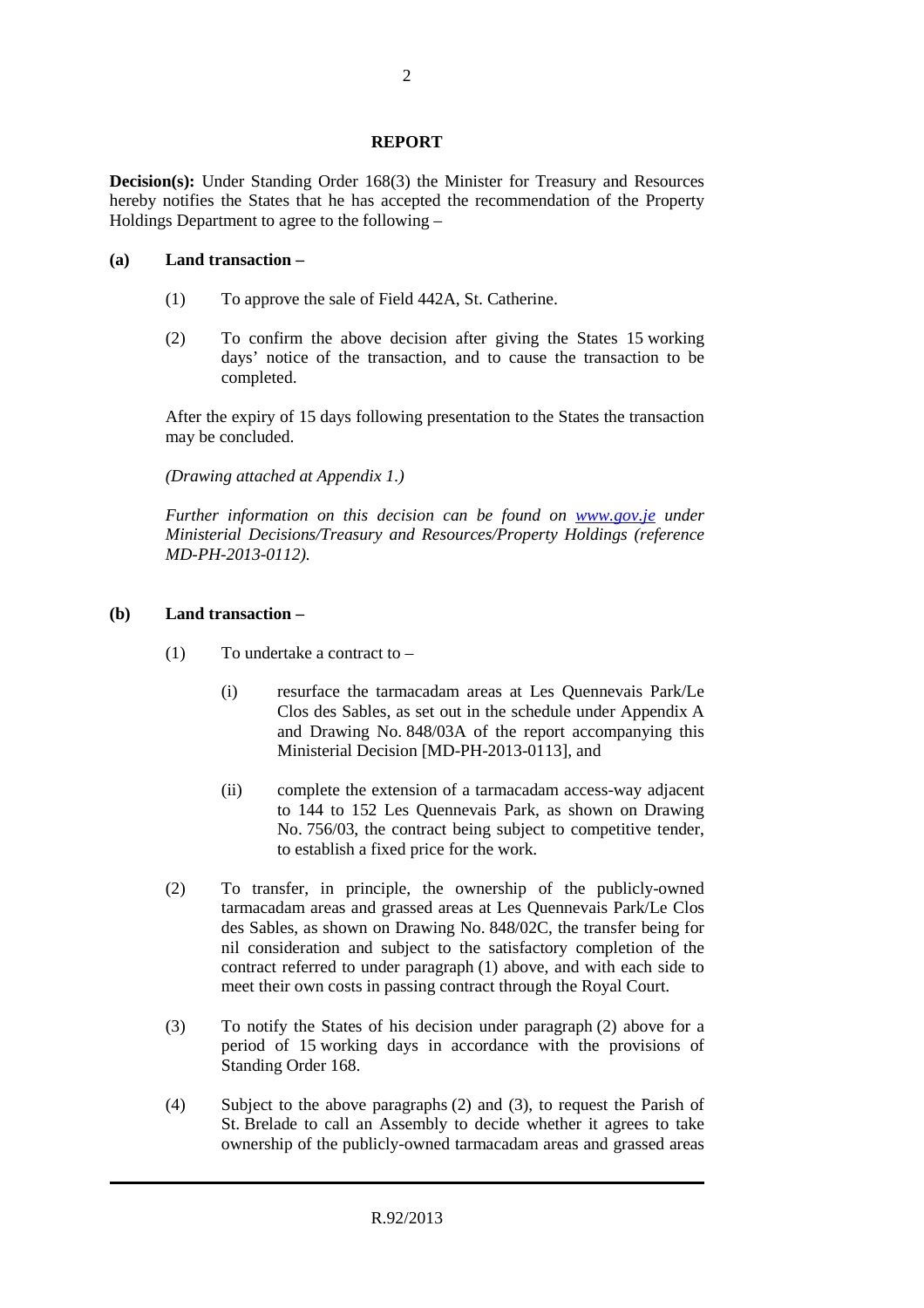at Les Quennevais Park/Le Clos des Sables, as shown on Drawing No. 848/02C.

- (5) Subject to paragraph (4) above, to instruct Jersey Property Holdings to cause the contract referred to under paragraph (1) to be completed.
- (6) Subject to paragraph (5) above, to confirm his decision to transfer to the Parish the publicly-owned tarmacadam areas and grassed areas at Les Quennevais Park/Le Clos des Sables, as shown on Drawing No. 848/02C, and to instruct Jersey Property Holdings to cause the transfer to be completed through the Royal Court.

 After the expiry of 15 days following presentation to the States the transaction may be concluded.

 *(Drawings attached at Appendix 2.)* 

 *Further information on this decision can be found on www.gov.je under Ministerial Decisions/Treasury and Resources/Property Holdings (reference MD-PH-2013-0113).* 

#### **(c) Land transaction –**

- (1) To approve the leasing-out of F.B. Cottage, La Grande Route de St. Clement for a term of 9 years with effect from 12th August 2013, or other date as agreed with the proposed lessee.
- (2) To confirm the above decision after giving the States 15 working days' notice of the transaction, and to cause the transaction to be completed.

 After the expiry of 15 days following presentation to the States the transaction may be concluded.

 *(Drawing attached at Appendix 3.)* 

 *Further information on this decision can be found on www.gov.je under Ministerial Decisions/Treasury and Resources/Property Holdings (reference MD-PH-2013-0115).* 

#### **(d) Land transaction –**

- (1) To enter into a 9 year sub-lease of Field 195 at Les Creux Country Park to Les Creux Allotment Association Ltd. for use as allotments.
- (2) To confirm the above decision after giving the States 15 working days' notice of the transaction, and to cause the transaction to be completed.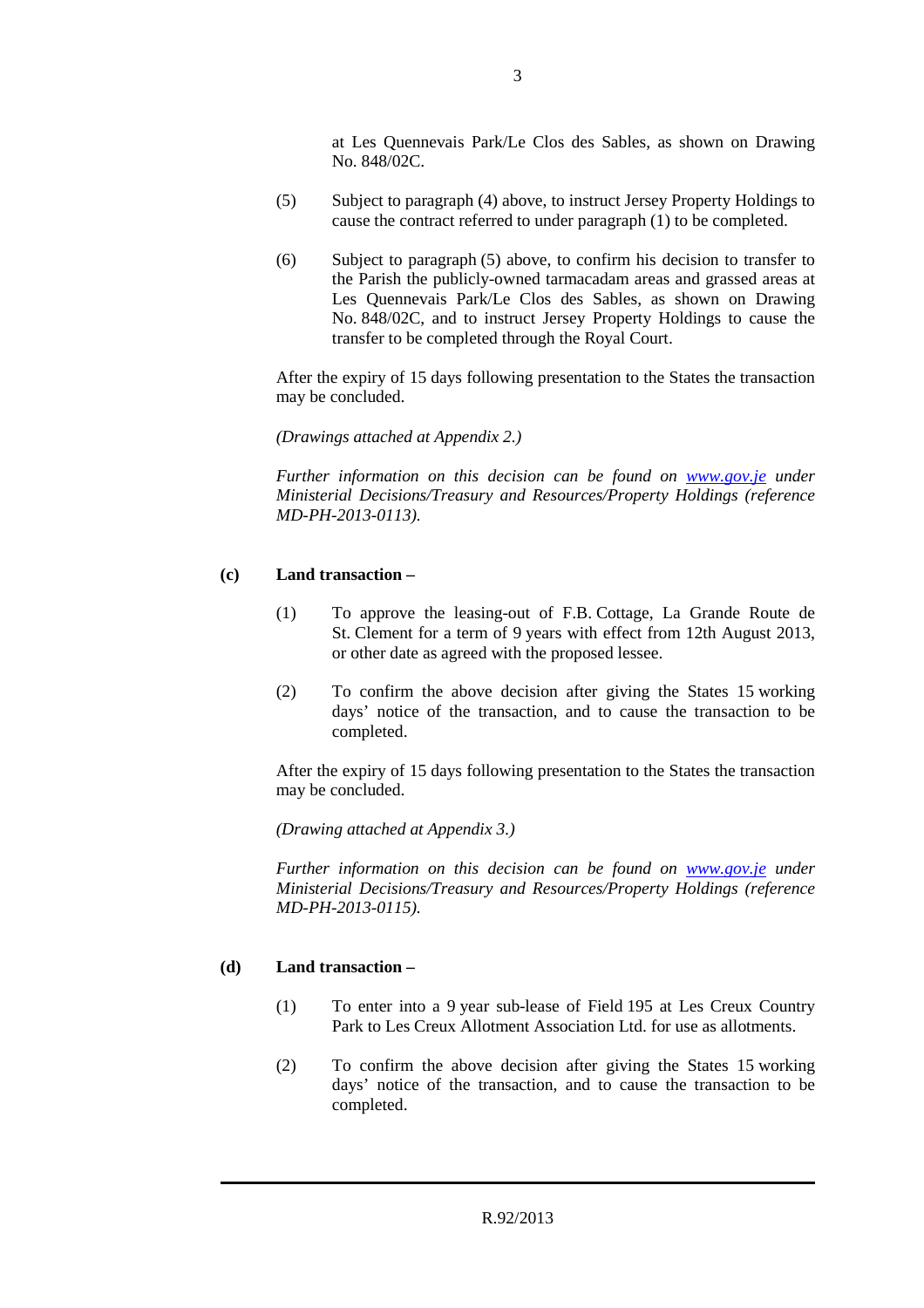After the expiry of 15 days following presentation to the States the transaction may be concluded.

 *(Drawing attached at Appendix 4.)* 

 *Further information on this decision can be found on www.gov.je under Ministerial Decisions/Treasury and Resources/Property Holdings (reference MD-PH-2013-0116).* 

#### **(e) Land transaction –**

- (1) To enter into a further 9 year lease of No. 46 Rouge Bouillon, garage, store and yard to the sitting tenant.
- (2) To confirm the above decision after giving the States 15 working days' notice of the transaction, and to cause the transaction to be completed.

 After the expiry of 15 days following presentation to the States the transaction may be concluded.

 *(Drawing attached at Appendix 5.)* 

 *Further information on this decision can be found on www.gov.je under Ministerial Decisions/Treasury and Resources/Property Holdings (reference MD-PH-2013-0117).*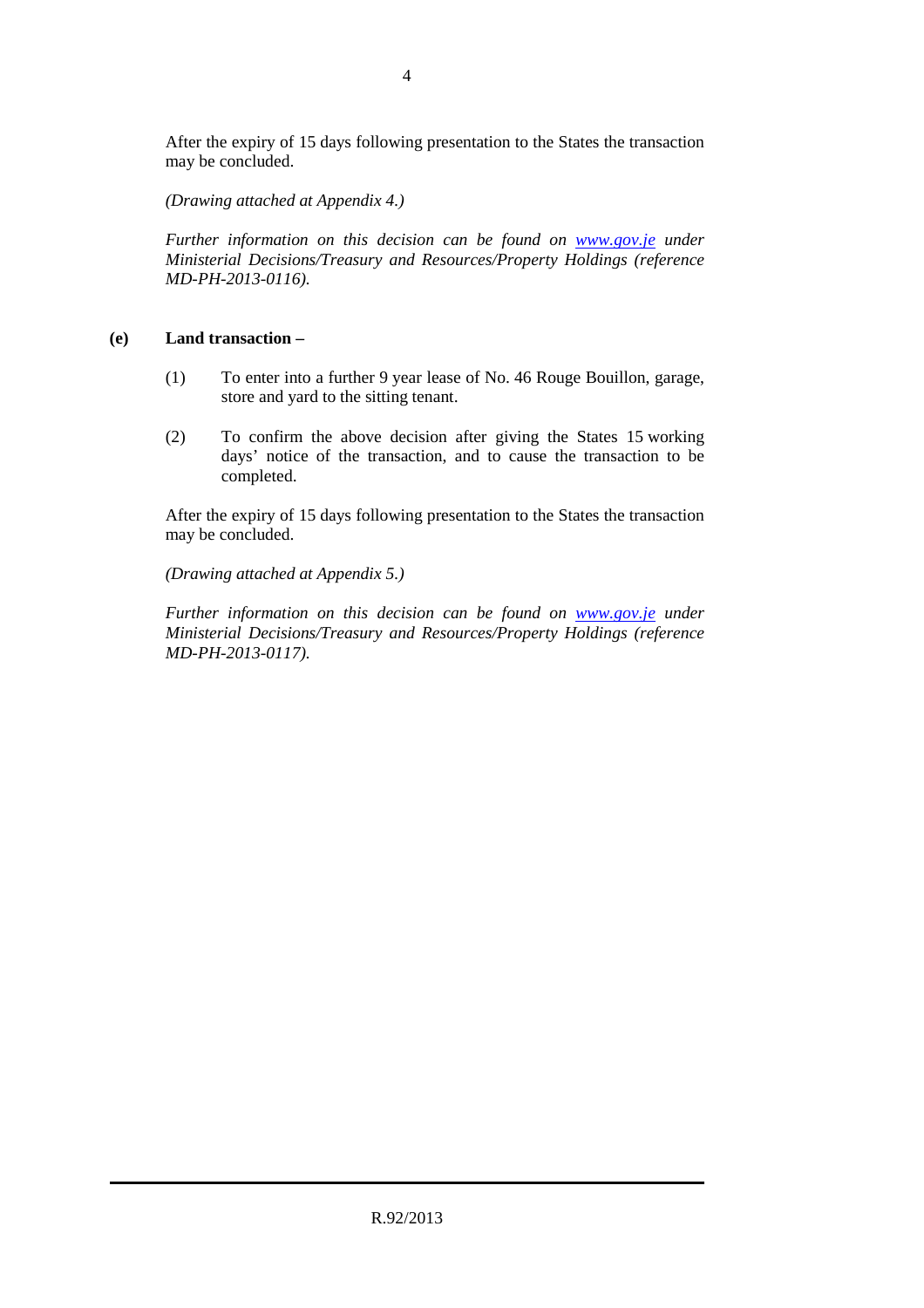

R.92/2013

5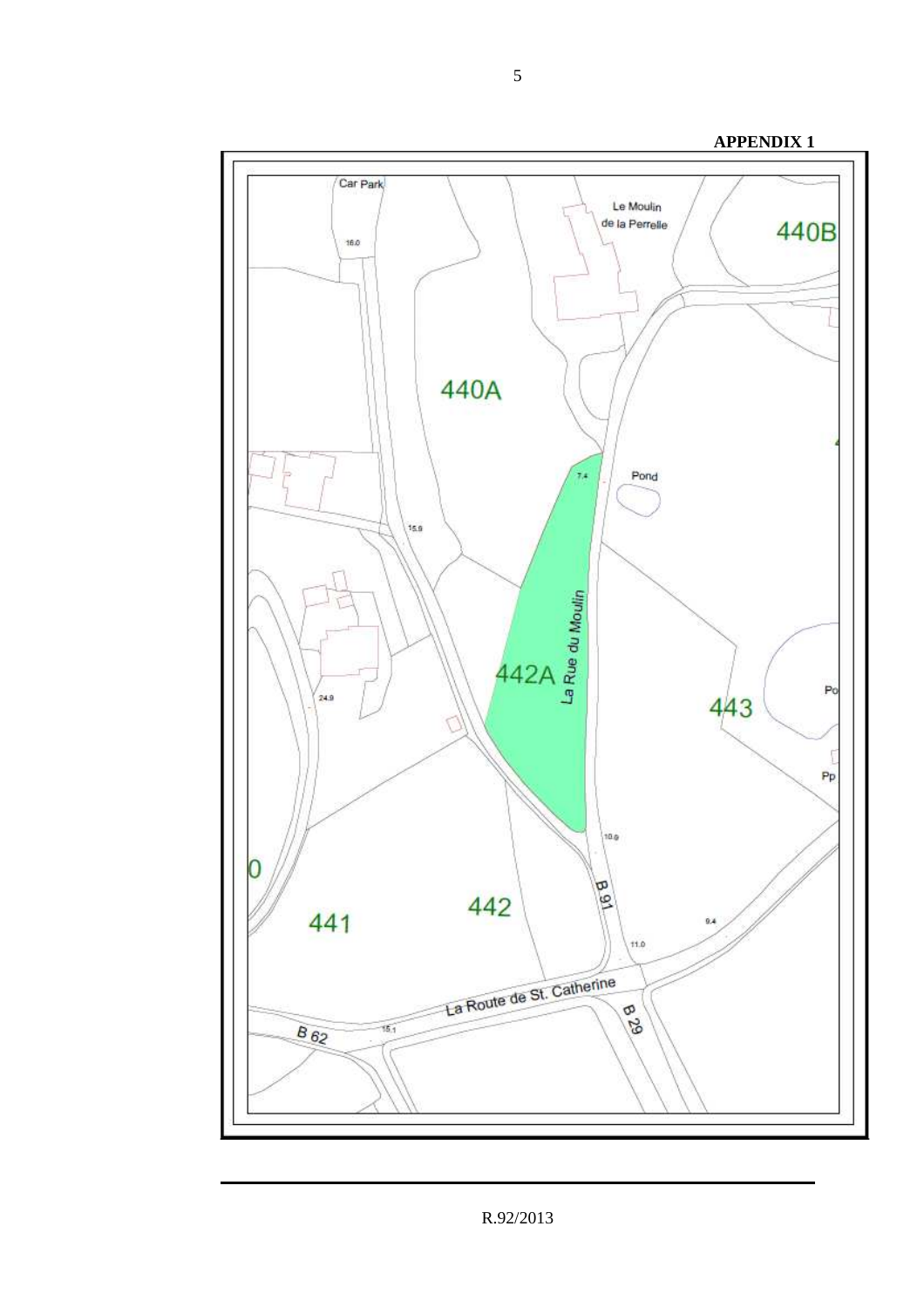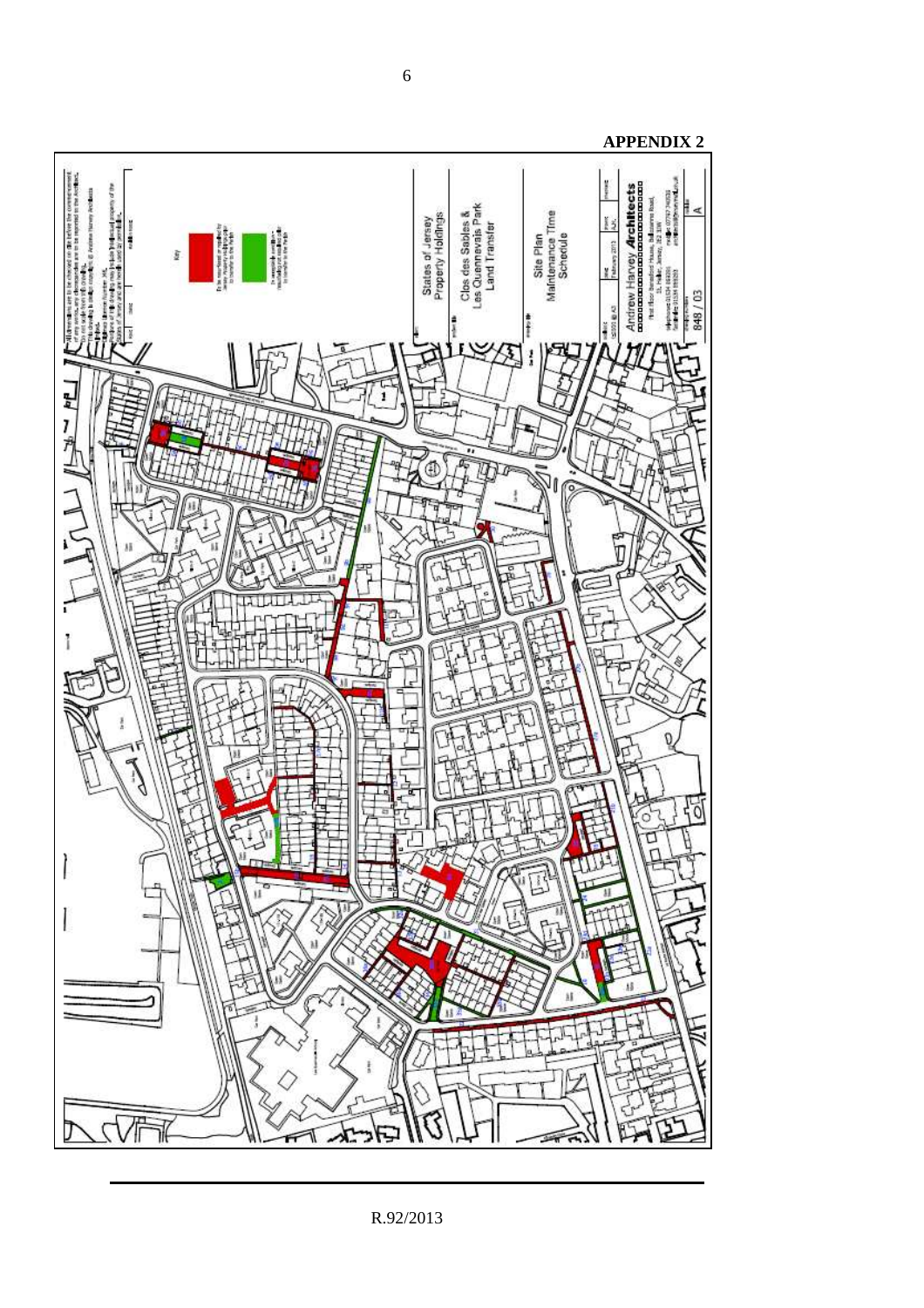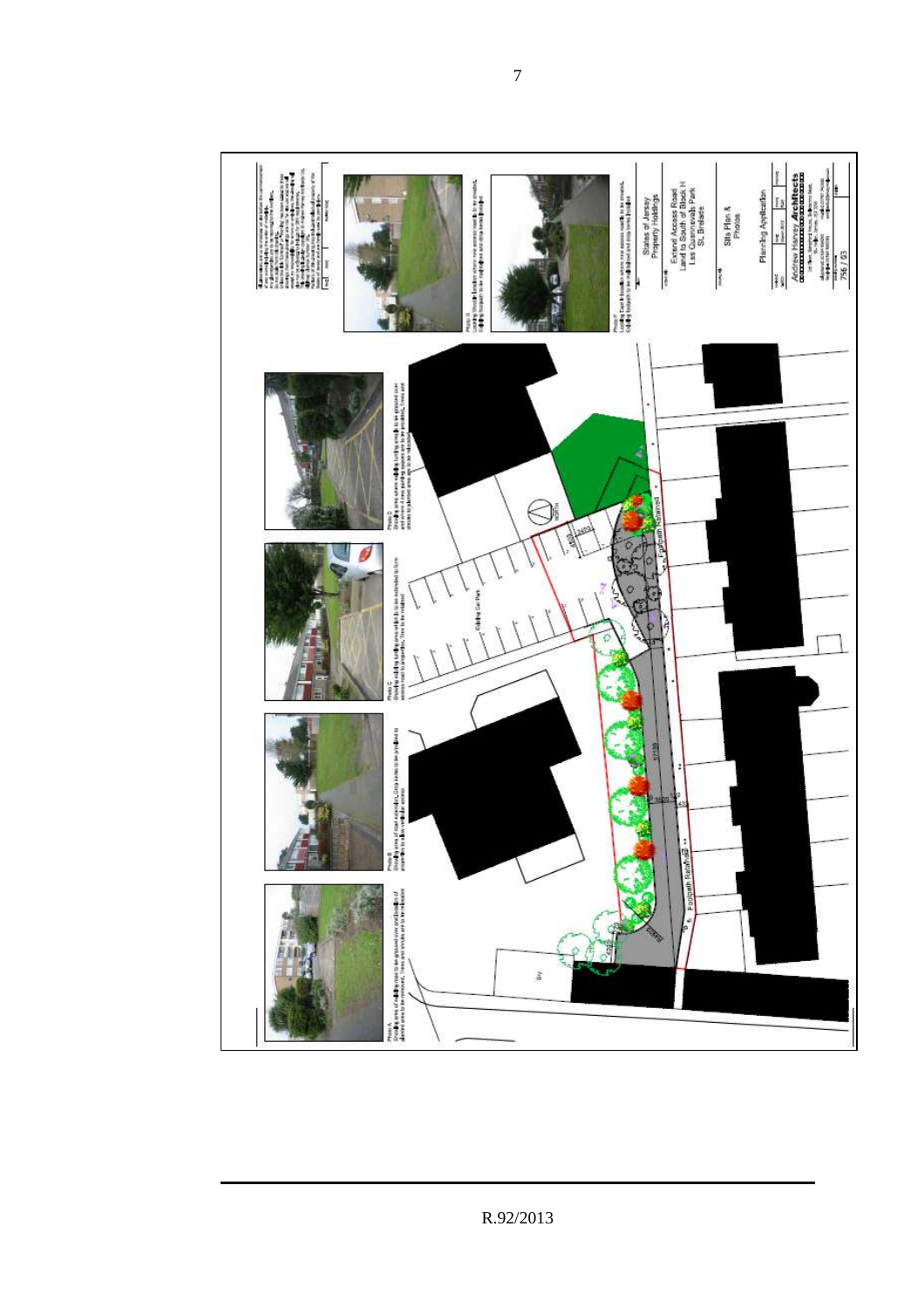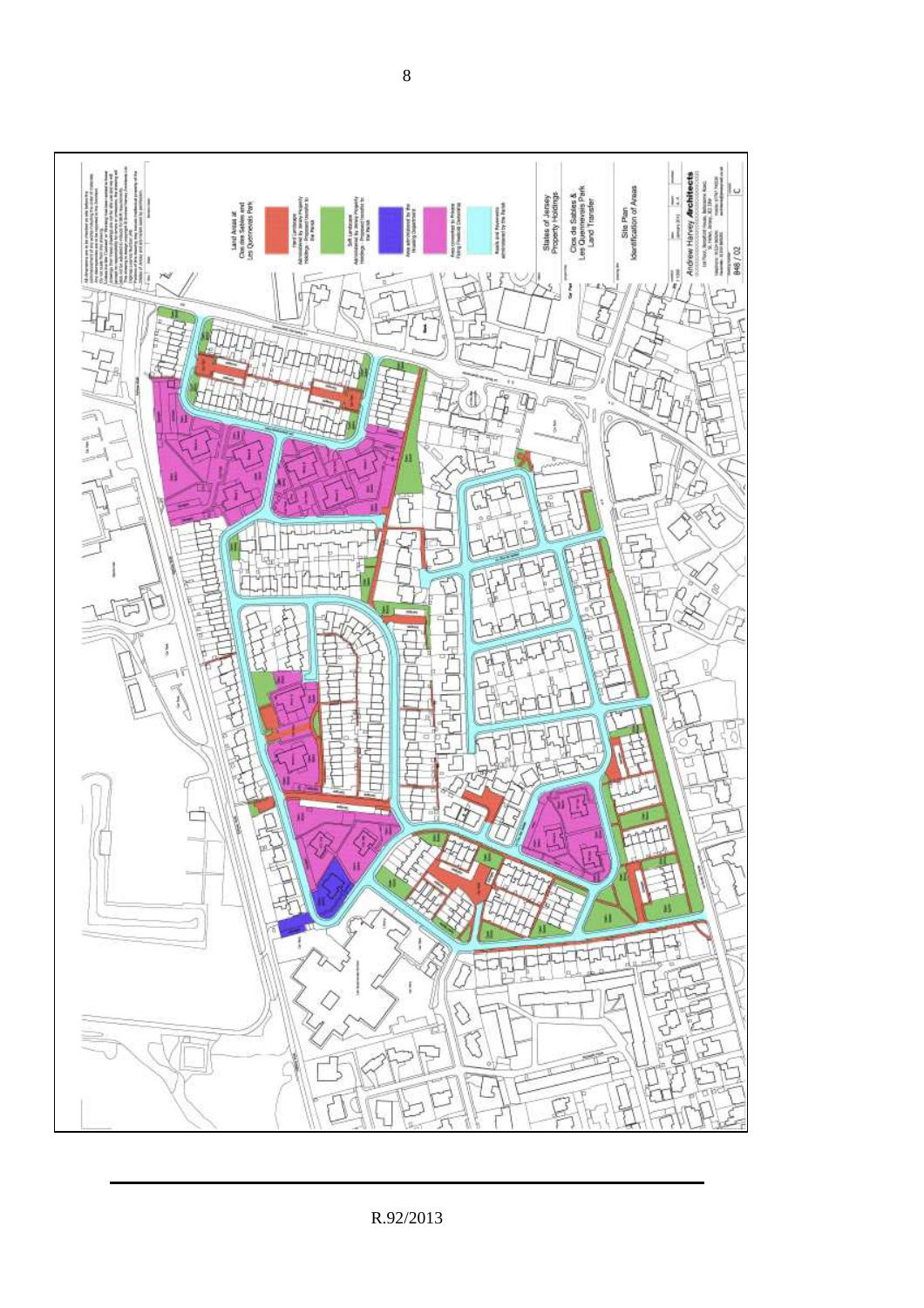**APPENDIX 3** 



9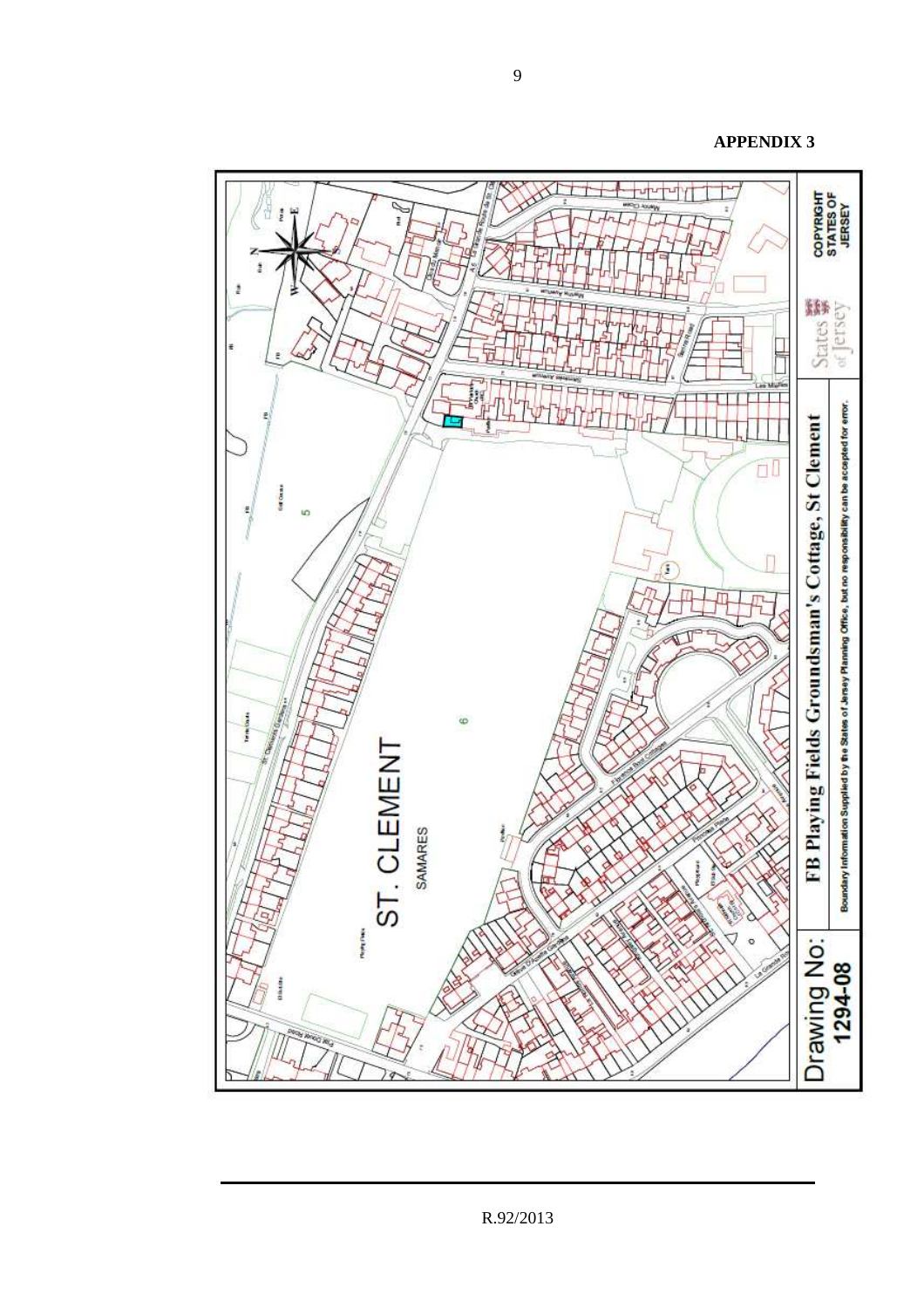

R.92/2013